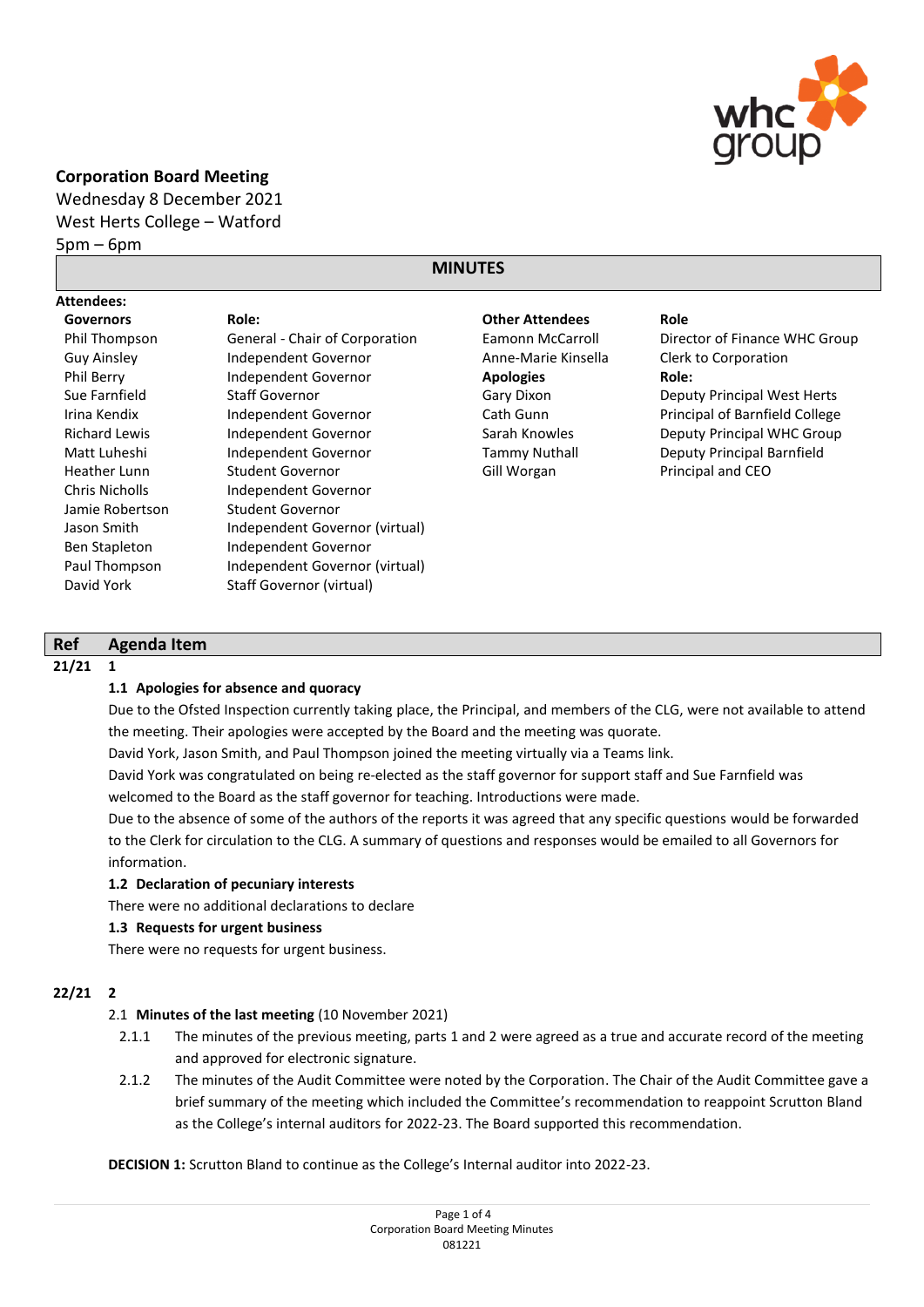

### 2.2 **Actions from previous minutes**

| Action Ref | See referenced minute for full detail.                                            | <b>Status</b> |
|------------|-----------------------------------------------------------------------------------|---------------|
| --         | $\vert$ 12/21/2.2   EDIMs were included in the Principals report – agenda item 3. | Completed     |

#### 2.3 **Matters Arising not on the agenda**

There were no matters arising not on the agenda.

#### **23/21 3 Principal's Report**

The report included an update on the changes to the requirements for English and Maths in T-levels. It also included updates on the White Paper, capital projects, key performance targets, cyber security and a report on the Equality and Diversity Impact Measures.

The College was performing well against key performance indicators. Cyber-security continued to be a high-level concern and additional actions were being taken routinely to reduce the risk. Covid-secure measures would be reviewed considering the emerging situation and in line with the latest official guidance.

The Board received a further update from the Director of Finance on the 16-18 Enrolment 21/22, we are 30 students under our target allocation of 5,978, and this would lead to a reduction of funding in 2022-23 of around £150k.

#### **24/21 4 Strategic Planning and Corporate Policies**

#### **4.1 Risk Management Policy**

The Board were asked to approve the Risk Management Policy which was circulated in advance of the meeting for their consideration. The Policy was reviewed by the Audit Committee at its meeting on 29 November 2021, and the following changes were agreed: -

- 7.2 Remove the Covid Risk Register as a risk category.
- 7.3.2 to show that the likelihood time horizon should be 12-15 months.
- 7.3.5 High-Level Risk Register to include medium or high-level residual score.
- 7.5 3rd line assurance renamed as External Assurance.

Reporting residual medium/high score risks on the High-Level Register was a positive change.

The Designated Safeguarding Governor (DSG) asked that the language regarding safeguarding be more implicit in the policy so there was no misunderstanding.

**DECISION 2**: Pending changes to the safeguarding details the Risk Management Policy was formally approved by the Board.

### **4.2 Corporate Risk Register**

The Audit Committee reviewed the latest version of the College's risk register at its last meeting. The main change was that the high-level original risk score, has been amended to include risks that have a medium or high-level residual score. The full Risk Register goes to the Audit Committee 3 times and year and annually to the Corporation. The high-level risk is reported to the Corporation more frequently. There were 7 high level risk in July 21 and 4 this time. The report gave the details of the risks that had been added and removed.

In response to Governors questions the DoF reported that it was still challenging to recruit teachers in electrical engineering. There was a discussion over the residual scores on learner achievement rates for apprenticeship provision, and it was agreed this would be reviewed.

**Action 1** – Review residual score on learner achievement rates for apprenticeship provision.

The Risk Register was received and noted by the Board.

#### **25/21 5 Quality of Education**

### **5.1 In-Year Quality of Provision and Student Progress Report**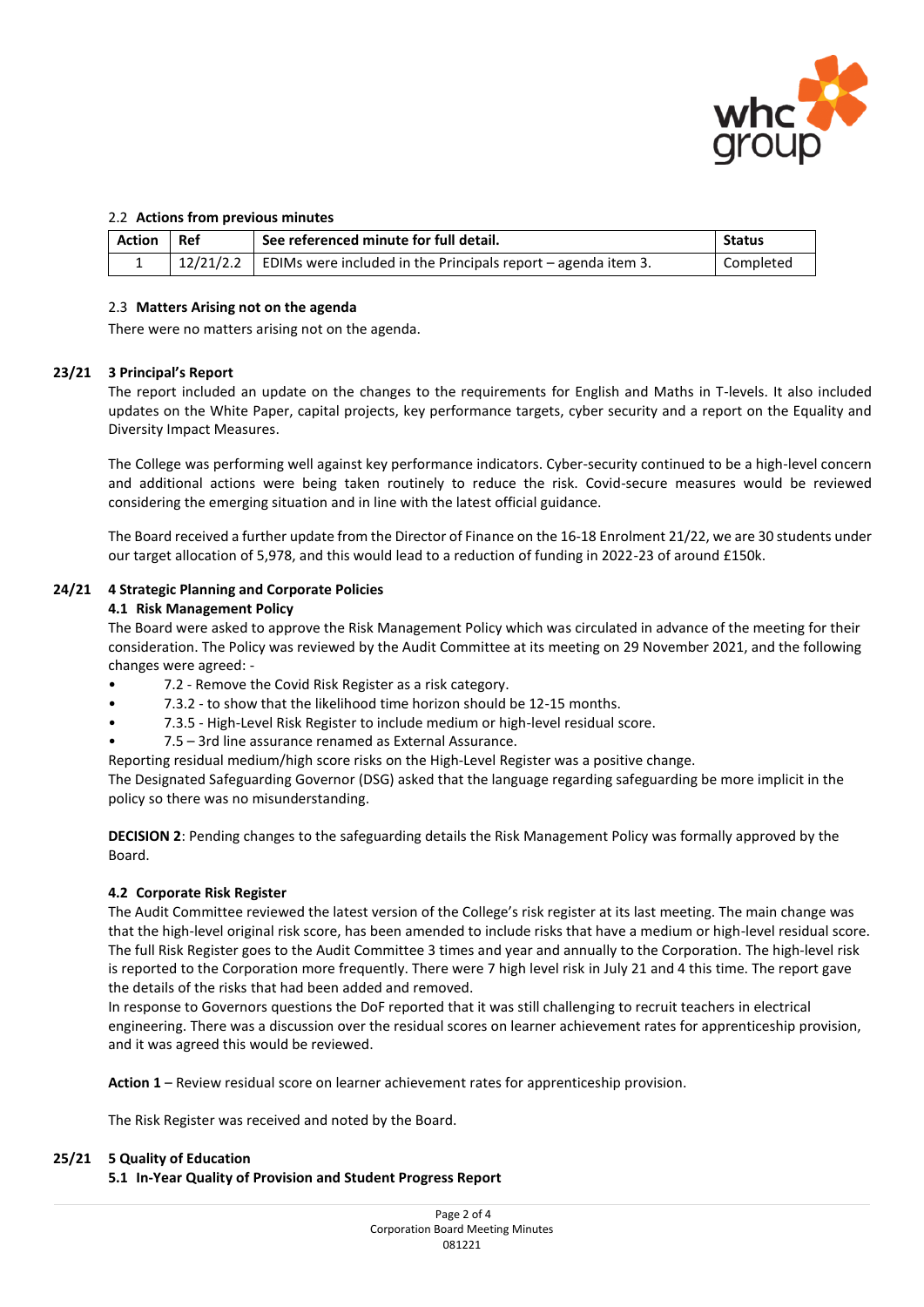

The quality of provision is monitored using a range of mechanisms, including desktop surveys, visits to lessons, discussions with managers and teachers, feedback from students. The quality of education provided by the College is judged to be good across the majority of courses. Student progress is closely monitored against their personal qualification target grades as well as the skills and knowledge they need to be successful with their next steps. Those students at risk are receiving additional support through personal intervention strategies. A number of students will need to sit English and Maths examinations during the summer. A high number of students are satisfied with their experiences at College.

The In-Year Quality of Provision and Student Progress Report was received and noted by the Board.

### **5.2 Student Work Experience & Industry Placement**

Some Governors had not seen this report on the meeting platform Convene, as it had only been attached in the bound copy of papers and as not a separate report.

The Report was tabled until the next meeting.

**Action 2** – Student Work Experience & Industry Placement to go to the next meeting.

### **26/21 6 Finance & Monitoring**

### **6.1 Sub-Contractor**

The College subcontracts a small proportion of its provision to three other providers. Subcontractors are used by the College to deliver niche provision that requires specialist delivery arrangements. Subcontractor partners in place this academic year includes, Free to Learn, The Princes Trust, and iSales. Less than 1% of the College's total income is allocated to subcontractor partners which is well within the 25% limit imposed by the Education Skills Funding Agency per funding stream. Subcontractor partners are engaging positively with the College and showing no causes for concern at this point in the academic year.

### **27/21 7 Governance and Governors' Reports**

### 7.1 **Audit Committee Terms of Reference (ToR)**

The ToR for the Audit Committee had been revised in line with the Post-16 Audit Code of Practice 2020-21. The Audit Committee had reviewed the ToR and recommended them for approval by the Corporation.

**DECISION 3:** The Terms of Reference for the Audit Committee were formally approved by the Board.

### 7.2 **Learning Walks; Visits and events feedback**

Governors had been involved in the Ofsted Inspection and been interviewed by inspectors.

#### 7.3 **Corporation Membership**

The membership update was received and noted by the Board.

### **28/21 8 Urgent Business**

There were no items of urgent business

**29/21 9 Date of next meeting –** Wednesday 9 February 2022, Watford

#### **30/21 10 Part 2**

*Confidential items – Please see part 2 minutes.* 

#### **10.1 Audit Committee Annual report**

#### **10.2Annual Report and Financial Statement 2020-21**

**10.3Finance Report**